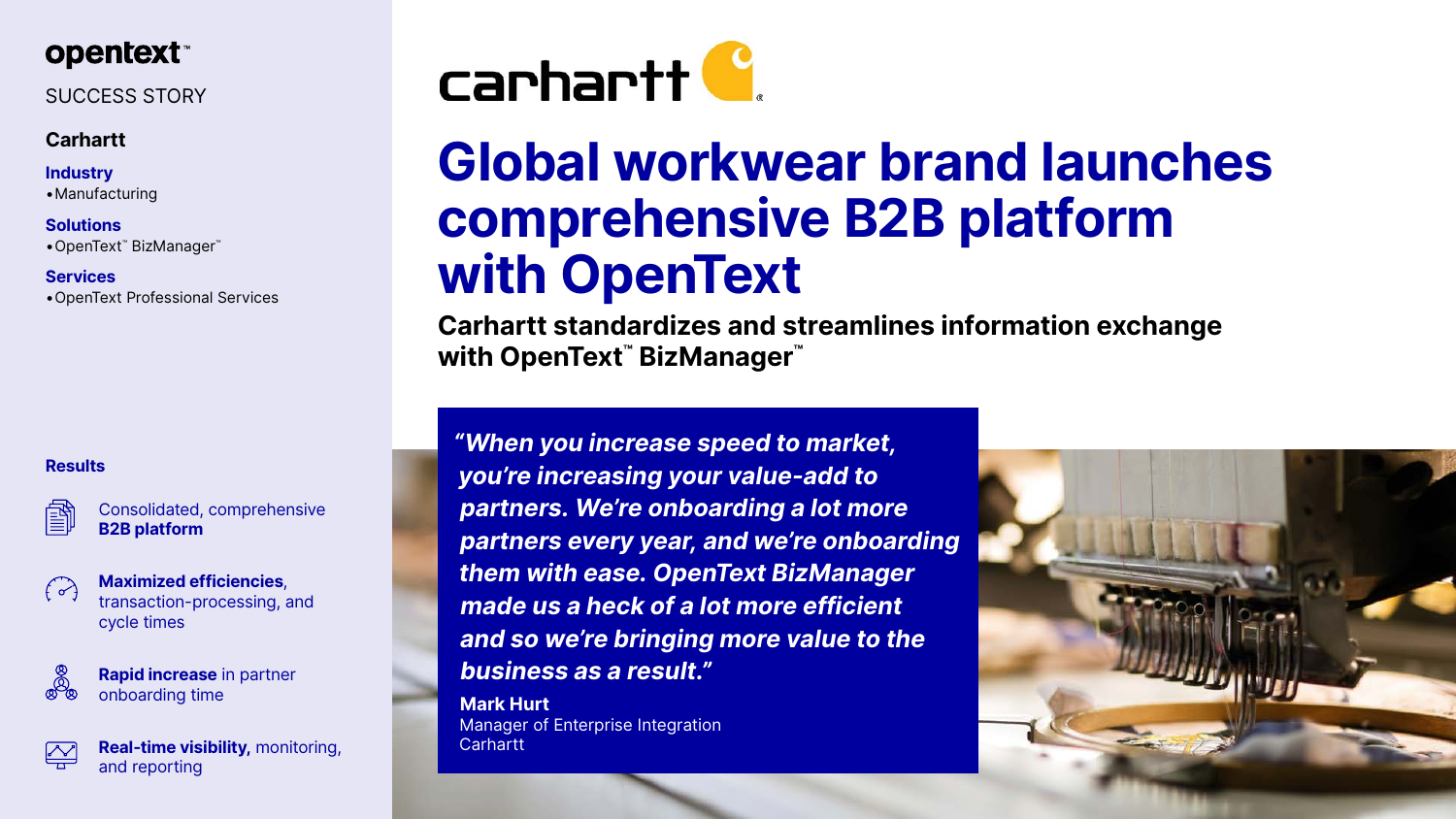**Established in 1889, Carhartt is a global premium workwear brand with a rich heritage of developing rugged products for workers on and off the job. Headquartered in Dearborn, Michigan, with more than 5,000 associates worldwide, Carhartt is family-owned and managed by the descendants of the company's founder, Hamilton Carhartt.**

From its humble beginnings producing denim overalls for railroad workers and manufacturing apparel for First World War and Second World War soldiers, to today's global production of diverse workwear, outerwear, and hunting gear, Carhartt has remained committed to producing clothing that is known for its quality and durability. As the company has expanded, the complexity of its business network has also grown. As a result, Carhartt recently launched a new platform for EDI—the electronic exchange of business documents—to its community of business partners. OpenText BizManager delivers speed, value, and efficiency to the company's business network with standardized, synchronized, and streamlined exchange of information.

## **Challenges**

**opentext™** 

#### **Multiple EDI technologies**

Weathering the challenges of time, competition, and fluctuating markets, Carhartt has expanded its business; however, the company's EDI was struggling to keep up. The ability to quickly and easily exchange information with suppliers, distributors, retailers, and other business partners is vital, and documents such as purchase orders, invoices, and advance ship notices are critical to the business. *"Our EDI process was not streamlined. We had multiple tools to manage EDI transactions, which didn't allow communications and direct connectivity functionalities,"* says Mark Hurt, Manager of Enterprise Integration at Carhartt.

*"I think our reputation internally with our business departments has improved. They know they can come to us with pretty much any request, and we're going to be able to supply what they need, using the BizManager tool."*  **Daryl Morgan**  EDI Analyst **Carhartt** 



Navigating these multiple EDI tools was difficult for users and EDI-related processes were slow and inefficient. *"We had delays in our process, which sometimes delayed shipment dates,"* explains Hurt. The company's goal was to consolidate and centralize from several tools to a single platform for secure, consistent, and rapid exchange of data, files, and documents.

# **Solution**

#### **A single comprehensive platform**

Carhartt sought a comprehensive solution that would provide full EDI value-added network (VAN) services, including communication and mapping functionalities. *"We needed a partner that could provide the VAN, the EDI mapping technology, as well as that communication software piece that we were missing,"* says Hurt.

After evaluating several solutions, the Carhartt team selected BizManager, a comprehensive platform for managed file transfer, messaging, mapping, translation, tracking, and auditing. By sharing technology with the OpenText<sup>™</sup> Trading Grid<sup>™</sup>—the world's largest B2B network—and incorporating and simplifying industry standards, the solution ensures the uninterrupted flow of information and direct, secure transport of all types of data and documents. *"OpenText was able to deliver everything in one cohesive toolset, including the communication connectivity. We're now an in-house development shop, and we do all our communication connectivity and mapping,"* says Hurt.

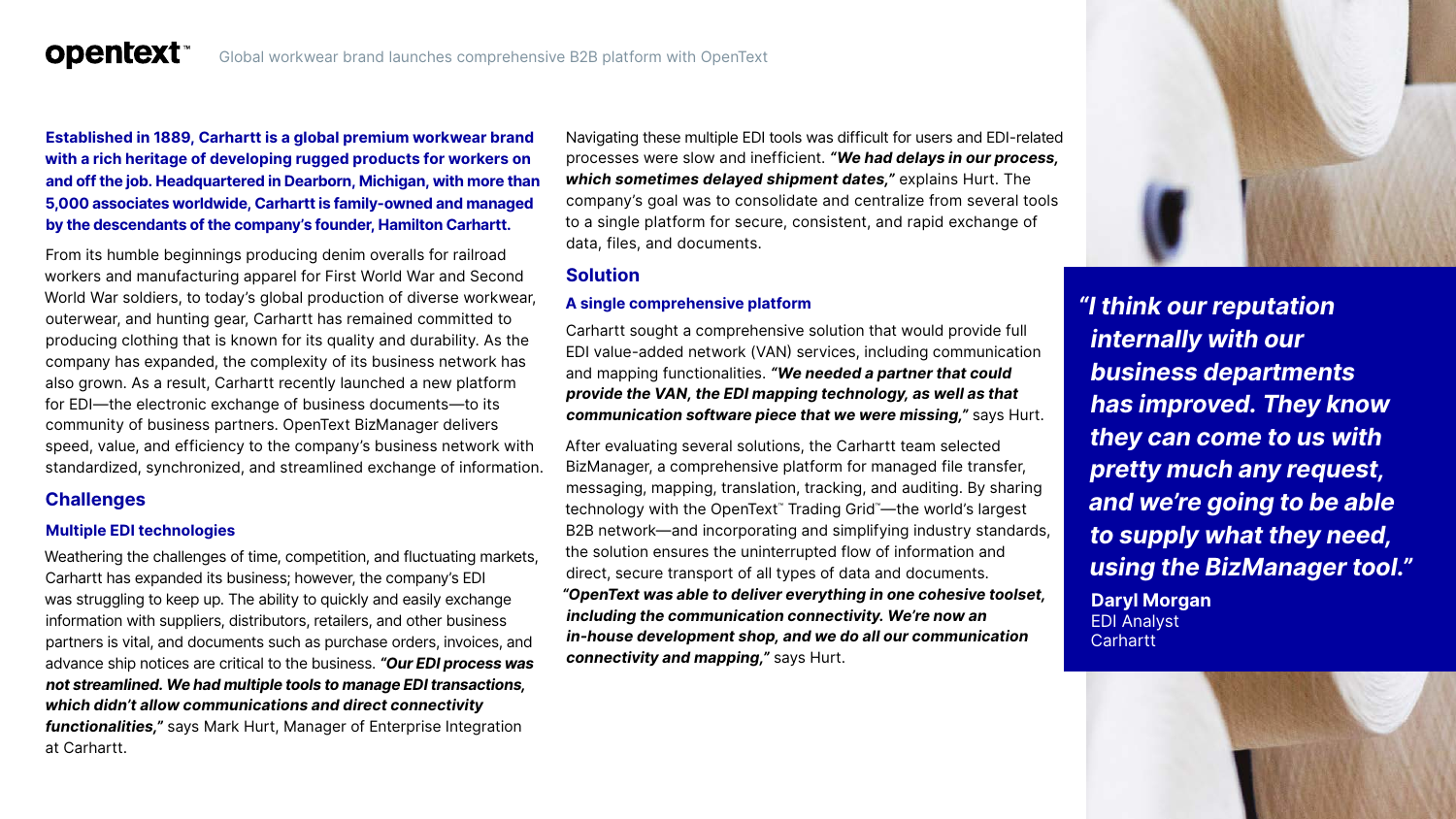BizManager's fully integrated mapping was a key selling point. Users can change the format and types of documents being processed based on predefined mapping instructions, and quickly create mapping rules. *"A lot of tools did mapping, but we were looking for a one-tool solution for mapping, and OpenText was able to provide that,"* says Hurt.

### **Benefits**

**opentext™** 

#### **Efficient, streamlined, and standardized information exchange**

With the new solution in place, Carhartt can connect and control its information exchange to maximize efficiencies and reduce cycle times. *"The biggest value that we've seen is the speed and*  improvement of processes," says Hurt. He adds that the solution has expanded Carhartt's EDI capabilities, *"We now have EDI set up with our vendor community and our retail/wholesale community our suppliers as well as our customers."*

#### **Seamless and speedy onboarding**

**Mark Hurt Carhartt** 

Carhartt is also enjoying the benefits of seamless onboarding, with more than 200 trading partners now on the platform. In the past, the team had struggled to bring new partners onto its network. *"It was a challenge for the team to get new partners onboarded. With OpenText BizManager, we can hit our onboarding goals much faster,"* says Hurt. *"When you increase speed to market, you're increasing your value-add to partners. We're onboarding a lot more partners every year, and we're onboarding them with ease. OpenText BizManager made us a heck of a lot more efficient and we're bringing more value to the business as a result."*

#### **Leveraging in-house resources**

With BizManager, Carhartt has upgraded its B2B capabilities using its own staff. *"We wanted to have the expertise in-house and be nimble enough to respond to customers. For example, we got spec changes last week that the team went through and was able to put in this week. In the past, with external resources, it took several weeks to get responses. So, we found great value in keeping the team here, keeping the team nimble, and expanding our footprint,"* says Hurt. Daryl Morgan, EDI Analyst at Carhartt, adds, *"I think our reputation internally with our business departments has improved. They know they can come to us with pretty much any request, and we're going to be able to supply what they need, using the BizManager tool."*



Manager of Enterprise Integration